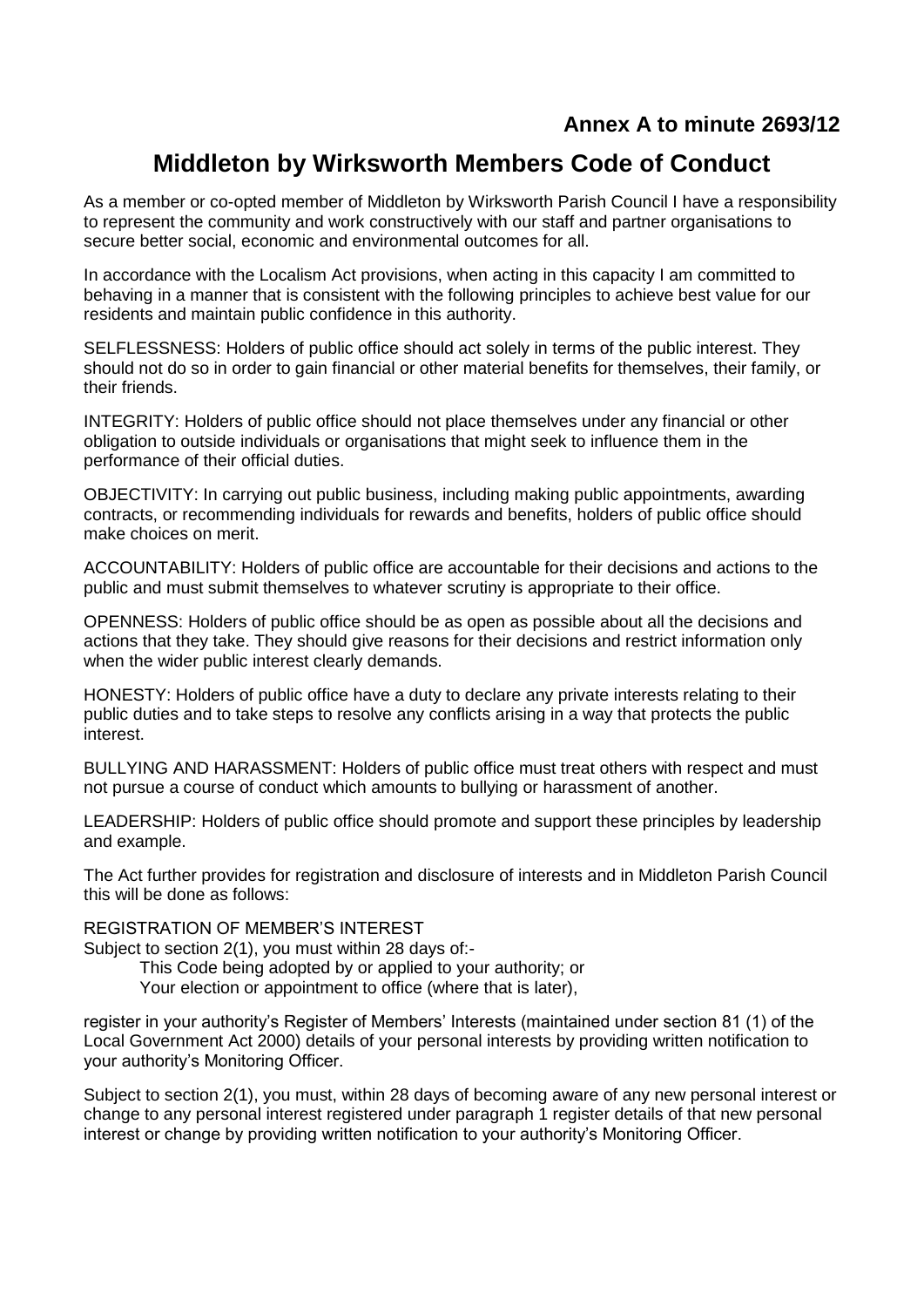## SENSITIVE INFORMATION

Where you consider that the information relating to any of your personal interests is sensitive information, and your authority's Monitoring Officer agrees, you need not include that information when registering that interest, or, as the case may be, a change to that interest under section 1.

You must, within 28 days of becoming aware of any change of circumstances which means that information excluded under section 2(1) is no longer sensitive information, notify your authority's Monitoring Officer asking that the information be included in your authority's Register of Member's Interests.

In this Code "sensitive information" means information whose availability for inspection by the public creates or is likely to create, a serious risk that you or a person who lives with you may be subjected to violence or intimidation.